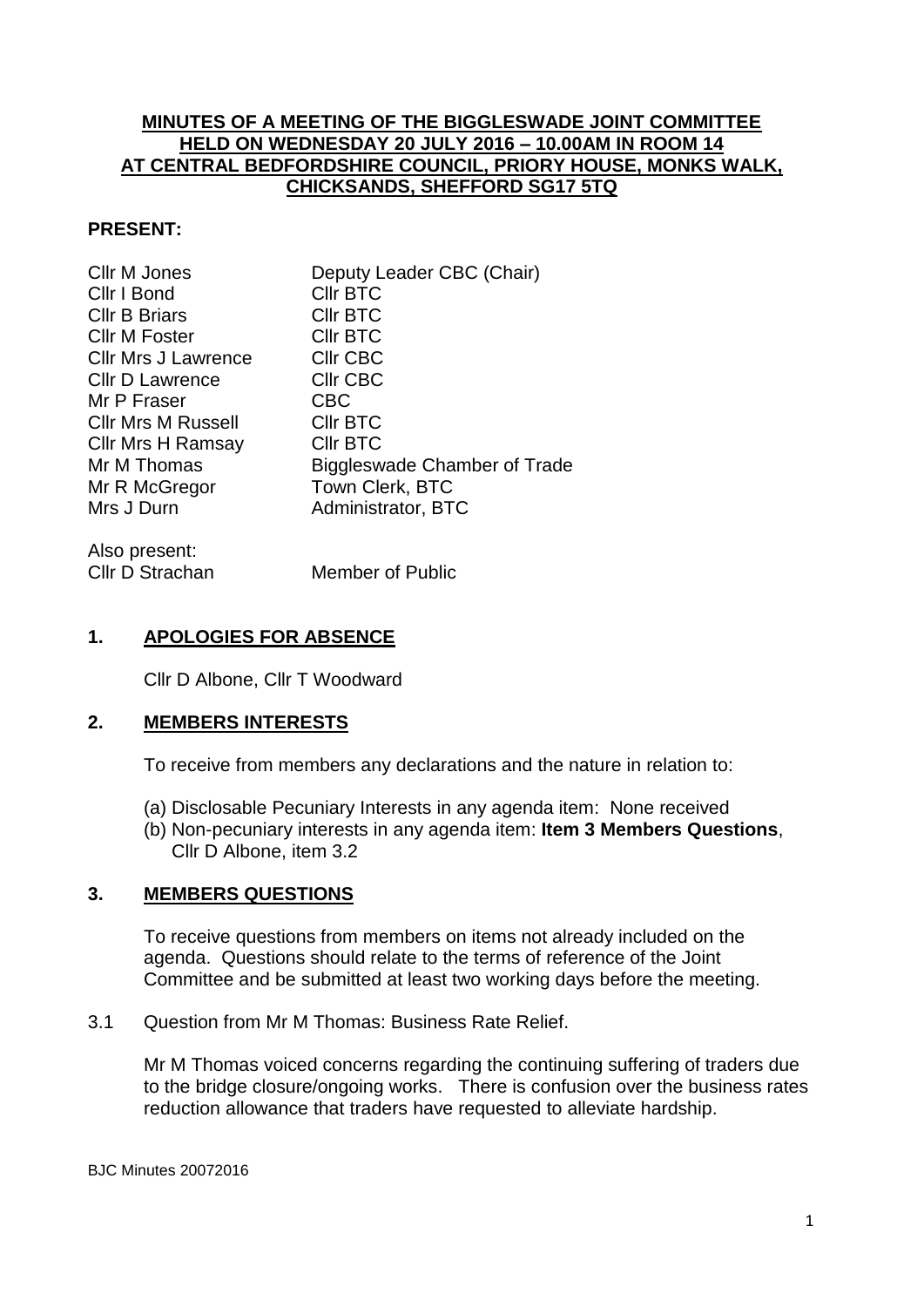Mr Thomas will provide the relevant information in order for Mr Fraser to follow this up.

3.2 Cllr D Albone sent his apologies for the meeting, and the following question was asked on his behalf: "The road markings and signs on the entrance to Biggleswade from the A1 South still direct traffic to Potton through the town rather than via the new Eastern Relief Road. When will this be corrected? HGV's are still heading towards Potton via London Road, Drove Road and Potton Road. Is it time to divert the B1040 along the new relief road?"

The Chairman asked that CBC Highway Officers check the signage and take appropriate action. For clarification this a request to re-designate the route of the B1040 to use the Eastern Relief Road.

### **4. MINUTES OF PREVIOUS MEETING**

Members received and approved the minutes of the BJC held on 20 April 2016.

## **5. MATTERS ARISING**

Matters arising from the minutes of the BJC held on 20 April 2016.

#### **Item 10: Biggleswade On-Street Parking, Report by Mr C Proto:**

Dialogue has taken place between BTC and CBC, however, no further progress has been made and BTC are still awaiting clarification and update from CBC.

**ACTION**: The Chairman asked that an update be provided for the next Agenda.

### **Item 7: Stratton Street Bridge Update:**

The Chairman confirmed that there is still some outstanding work to be done covering the strengthening of the parapets. This work has been hampered due to problems of access, but we expect it to be completed in August, when the bollards will be removed.

### **Item 6: Market Town Regeneration Bid:**

Cllr Mrs M Russell, and Cllr I Bond asked for clarification of the reasons why the BTC bid had been refused. BTC Town Clerk has asked CBC for a more detailed response, but has yet to receive a reply.

This will be discussed under Agenda item 11, Regeneration Update, Shop Front Scheme presentation.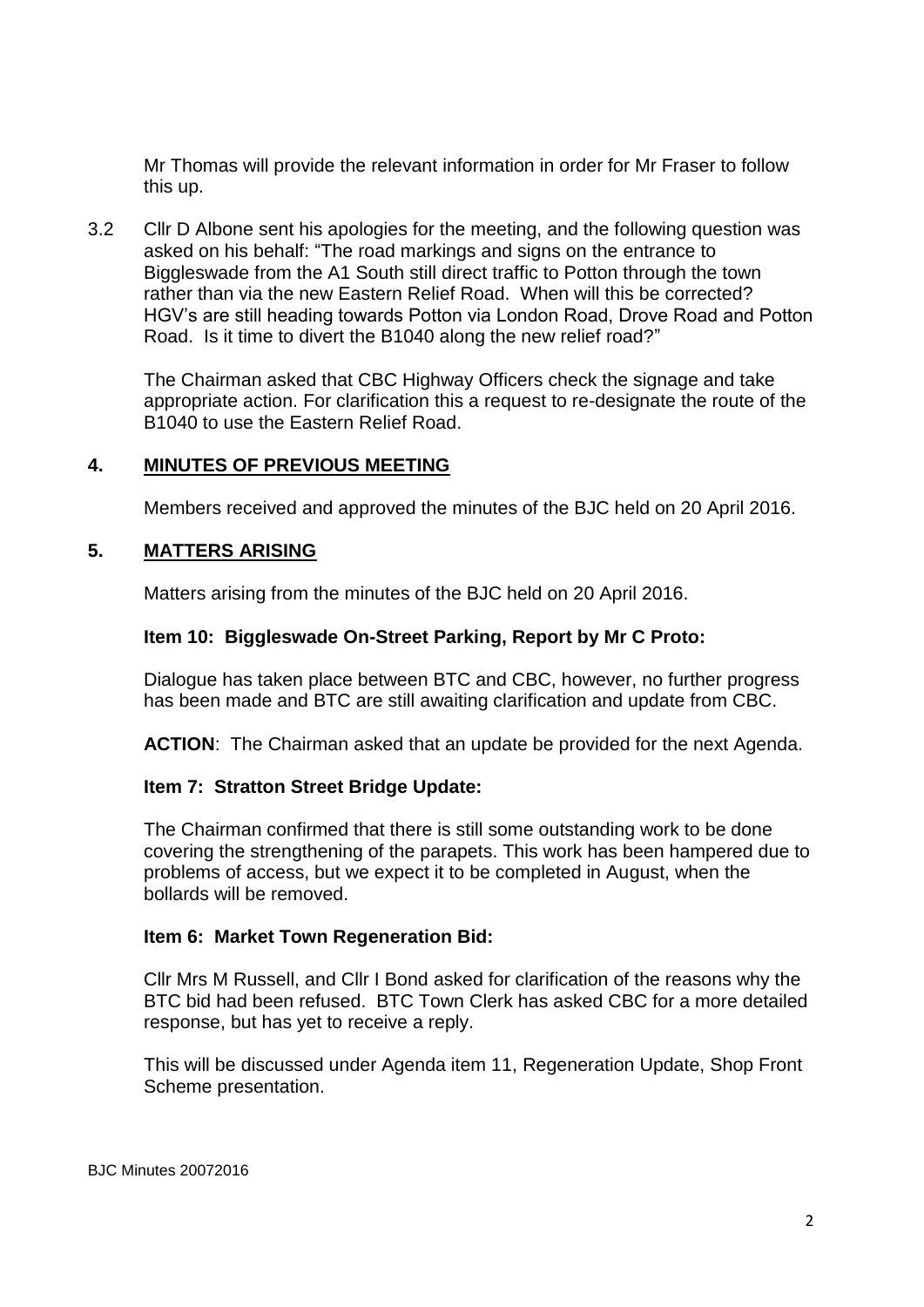# **6. CHAIRMAN'S ANNOUNCEMENTS AND COMMUNICATIONS**

6.1 A request has been received from Marks & Spencer for their Store Manager and Finance Manager to join the Biggleswade Joint Committee as Co-opted members.

Members agreed that this would be welcome, and perhaps the M&S representatives would be prepared to represent the other stores in the retail park area.

- 6.2 Cllr D Lawrence has requested a strategic map for Biggleswade. This item is being looked at by CBC, and will be brought forward to the next BJC Meeting.
- 6.3 The Chairman reported that an Executive Paper entitled "Vision for Health Hubs in and around the area" will shortly be published. It is hoped that this will be available at the next BJC Meeting.

### **7. BRIEFING ON MEETING THE ACCOMMODATION NEEDS OF OLDER PEOPLE IN THE IVEL VALLEY AREA**

Mr Tim Hoyle, MANOP Team, CBC gave a comprehensive presentation covering the investment of CBC in securing both adequate mainstream housing accommodation, as well as extra care housing for older people with more complex needs across Central Bedfordshire.

The Chairman thanked Mr Hoyle for the in-depth presentation and the information booklets, which were circulated.

A Consultation will follow and Members will be updated.

### **8. TRANSPORT INTERCHANGE**

The Chairman has requested that the transport interchange road works be brought forward, and will bring full details to the next meeting.

The parking programme will be implemented from 5 August. Information can be obtained from Gary Baldwin at CBC.

# **9. HITCHIN STREET**

The concerns regarding the bad state of repair in Hitchin Street are being addressed.

# **10. ASDA CAR PARK**

CBC Enforcement Team are in contact with ASDA in order to enforce correct signage information covering the parking regulations.